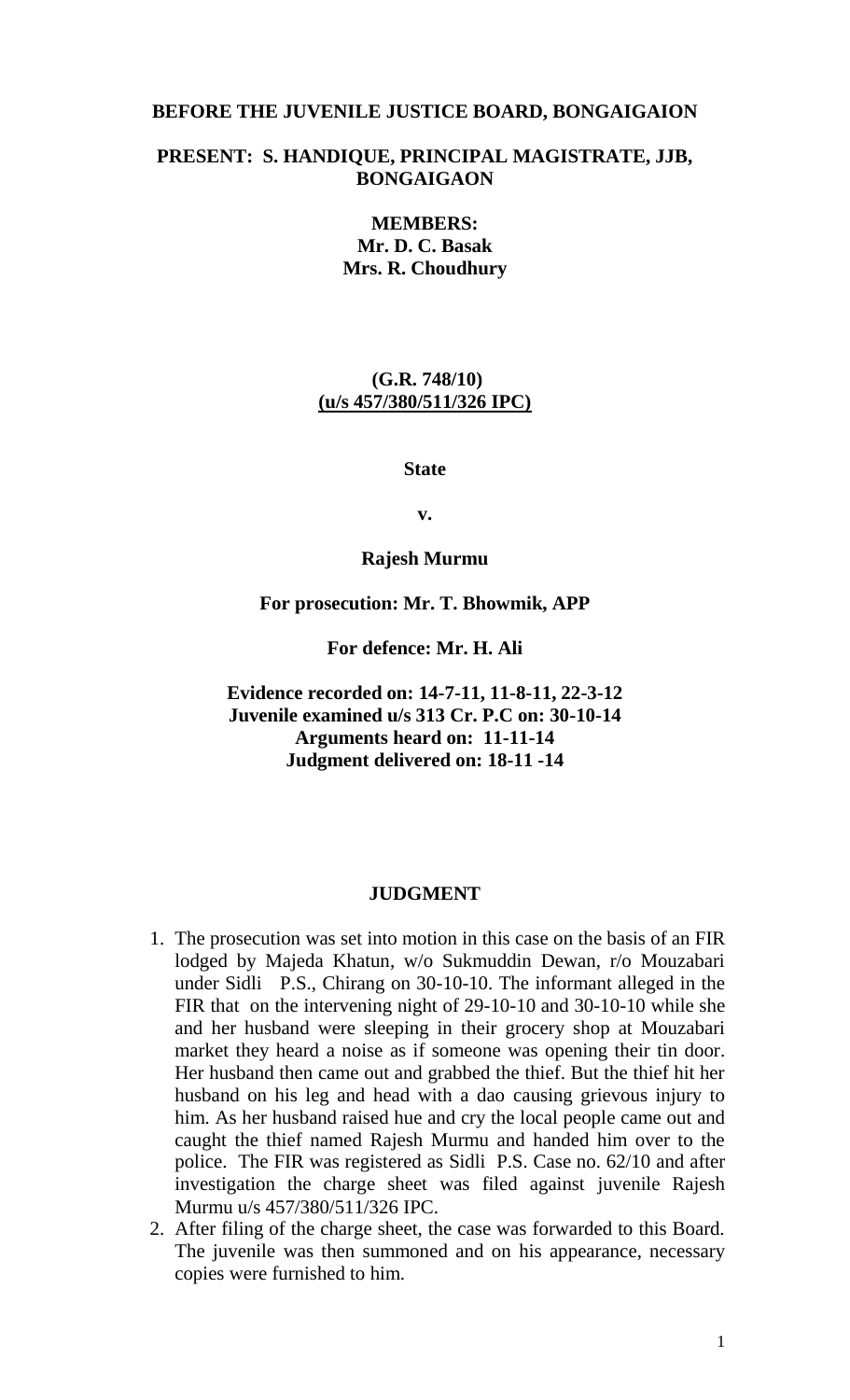3. During enquiry seven witnesses were examined including the investigating officer. The medical officer was called several times but his presence could not be procured inspite of several attempts. The accused was examined u/s 313 Cr. P.C. Heard arguments from both the sides. The following points for determination have been framed in this case:

## **POINTS FOR DETERMINATION:**

- *1. Whether the juvenile called Rajesh Murmu attempted to commit lurking trespass at night in the grocery shop of the complainant on 29-10-10 at midnight and thereby committed an offence punishable u/s 457511 IPC?*
- *2. Whether the juvenile called Rajesh Murmu attempted to commit theft in the grocery shop of the complainant and in the attempt he tried to open the tin door of the shop on 29-10-10 at midnight and thereby committed an offence punishable u/s 380/511 IPC?*
- *3. Whether the juvenile called Rajesh Murmu voluntarily caused grievous hurt to the complainant's husband by means of a dao by giving him blows on his head and leg and thereby committed an offence punishable u/s 326 IPC?*

# **DISCUSSIONS, DECISIONS AND REASONS THEREOF:**

## **DECISION ON POINT NO. 1 & 2**

- 4. The first allegation against the juvenile is that he tried to enter the grocery shop of the complainant while they were sleeping inside in order to commit theft. Let us examine the evidence on record. *PW1 Majeda Khatun* is the complainant. She deposed that on 30-10-10 at about 11.30 P.M. while she and her husband were sleeping in their grocery shop situated at Mouzabari market they heard someone was cutting their door. Her husband came out hearing the sound and saw the juvenile. She also came out after some time hearing the hue and cry made by her husband and saw that her husband was holding the thief. The defence could not break the testimony of this witness during cross examination. The defence suggested that the juvenile was returning from his friend's place at that time and he was caught and assaulted, however PW1 has denied it. Her husband *Sukkumuddin (PW2)* has deposed that he heard as if someone was cutting their wall and so he came out. According to him the juvenile hit him as soon as he came out. The defence could not break the testimony of this witness too. It seems the defence has admitted the fact that the juvenile was found outside the shop of the complainant at about midnight and he was caught.
- 5. *PW3 Dilbar Ali Khan* has deposed that he was sleeping in his home and came to the place of occurrence hearing hue and cry. He saw that the villagers had caught the juvenile. He heard that the juvenile had cut the door of the complainant's shop in order to commit theft.
- 6. *PW4 Lal Mahmud Miya* has deposed that he also arrived at the spot hearing hue and cry and saw that Sukumuddin was holding the juvenile*. PW5 Munnaf Ali* deposed in the same line. He too saw that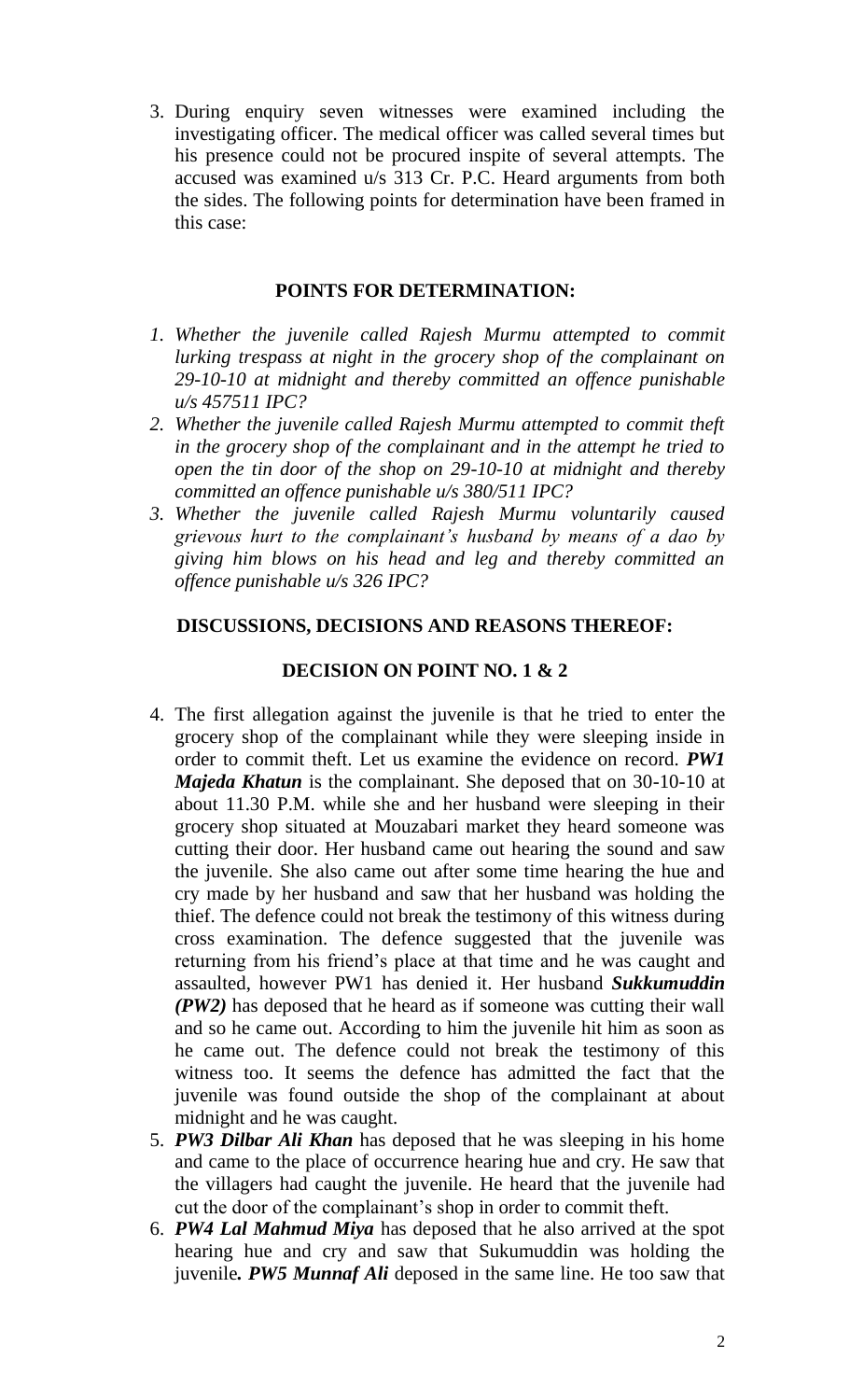the public had kept the juvenile confined and he heard that the juvenile was caught by Sukumuddin while he attempted to commit theft.

- 7. *PW6 Manoranjan Medhi* is the I/O who filed the charge sheet ( Ext. 3). *PW7 Kalindra Das* is the I/O who investigated the case. He deposed that VDP Secy. Lal Mahmud called him over phone and informed him that a thief has been caught red handed in his village market. He recorded the G.D Entry and proceeded to the place of occurrence. He found that the public had kept the thief confined and on his arrival he took the juvenile into his custody. It is thus seen PW3,PW4,PW5 arrived at the spot after the juvenile was caught. They all heard that the juvenile was caught while he tried to commit theft in the shop of the complainant.
- 8. The juvenile though denied to have committed the crime he could not deny his very presence at the spot and his subsequent confinement. He could not discharge the burden as to why he was caught outside the shop of the complainant. The defence tried to prove that PW2 changed his statement during trial. The defence suggested that PW2 stated before the police that the juvenile was opening his door at the relevant time, but he stated during enquiry that the juvenile was cutting the wall of his shop. But the I/O was confronted as regards this contradiction. In our view the said contradiction is not vital, because it does not negate the fact that he was caught just outside the shop of the complainant in a suspicious circumstance. It is therefore proved beyond doubt that the juvenile had attempted to enter into the shop of the complainant at midnight with a dishonest intention to commit theft and he was caught red handed. Point no. 1 and 2 are decided in the affirmative.

## **DECISION ON POINT NO. 3**

- 9. The second allegation against the juvenile is that he hit the victim/ PW2 with a dao when he was caught. PW1 deposed that as soon as the juvenile saw her husband he gave two blows on his head with a dao and also gave another blow on his leg. According to her, she came out hearing her husband screaming and saw that her husband was holding the juvenile. Thereafter, she also caught the juvenile and screamed. At this time the villagers came and confined him. She stated that she took her husband to the Lower Assam Hospital. During cross examination the defence could not break her testimony apart from suggesting that juvenile did not hit her husband on his head with a dao. No cross examination was done as far as the injury on the leg of the victim is concerned.
- 10. *PW2 ( victim)* deposed that when he came out hearing the sound, the juvenile hit him on his head with a dao. Then he managed to catch the juvenile, but the juvenile gave him a blow on his leg with the dao. He stated that he sustained injury on his head and leg. According to him, his wife and neighbours arrived and they too kept holding the juvenile. During cross examination he testified that it was a dark night, but he denied that the juvenile did not hit him on his head and leg. The defence could not belie his testimony.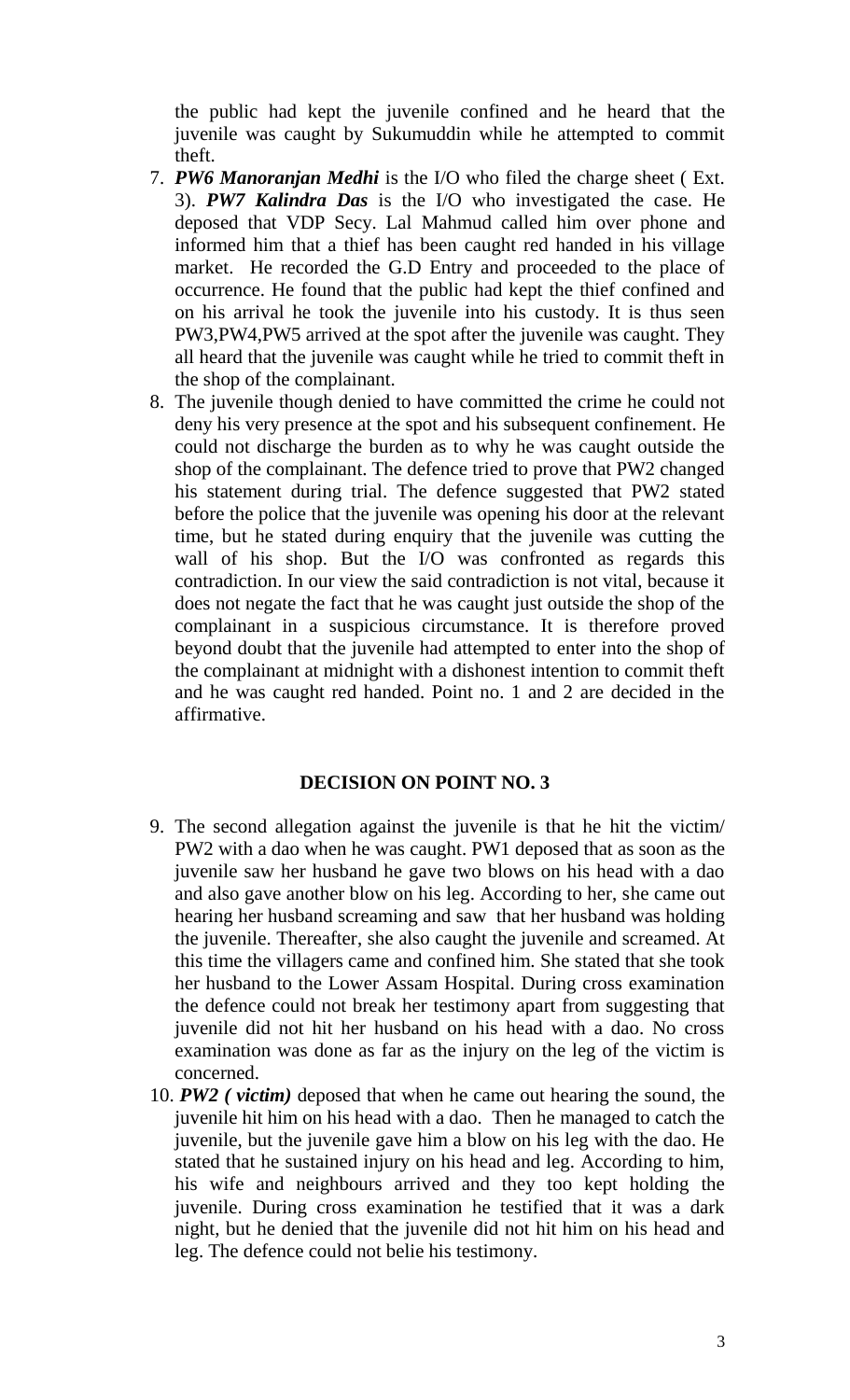- 11. *PW3* stated that on arriving at the spot he saw that the villagers had confined the juvenile and Sattar Ali was taking the dao from his hand. He testified that he had heard that the juvenile had first hit Sukumuddin on his head with a dao and when he was caught, the juvenile hit the victim on his leg with the same dao. PW3 is a seizure witness. He testified that the police seized the dao vide Ext. 2, though he stated that he does not know what is written in Ext. 2.
- 12.*PW4 Lal Mahmud Miya* deposed that on arriving at the spot he saw that Sukumuddin was holding the juvenile and he ( Sukumuddin) was bleeding from his leg. According to him, Sukumuddin was sent to the Lower Assam Hospital for treatment after the incident.
- 13.PW5 heard about the alleged assault on his arrival. He saw that the juvenile was kept confined by the public. He however did not find the victim on the spot as he had already left for the hospital. PW7 has testified that he seized the dao on the spot.
- 14. The juvenile has admitted during his examination u/s 313 Cr. P.C. that he had a quarrel with Sukumuddin in front of Sukumuddin's shop and then Sukumuddin assaulted him with a lathi. At this he too hit Sukumuddin with the dao on his head and leg. He has admitted that he was holding a dao in his hand with which he gave hit the victim. Although he gave a different explanation for his presence outside the shop of the complainant, but if we peruse his explanation u/s 313 Cr. P.C with that of the evidence adduced by PWs it is crystal clear that the juvenile had gave blows on the head and leg of the victim. Although the medical officer is not examined in this case but the ocular evidence coupled with the statement of the juvenile u/s 313 Cr. P.C leaves no room for doubt that the juvenile is indeed the assailant. The evidence of the victim, complainant and other witnesses amply prove that the received grievous cut injury on his knee by means of a sharp weapon ( dao) and the medical report supports the fact. So the offence of grievous hurt by means of a sharp weapon as provided u/s 326 IPC stands proved against the juvenile beyond reasonable doubt.
- 15. Heard both the sides on the question of passing appropriate order as per section 15 of the Juvenile Justice (Care and Protection of Children ) Act, 2000. The prosecution argued that considering the tender age of the juvenile the appropriate order as per provisions of law may be passed. On the other hand the ld. Defence counsel argued that the juvenile be shown leniency considering his future prospects.
- 16. This Board has pondered over the submissions on both the sides. The juvenile is 18 years old. The incident occurred about four years ago. There is nothing adverse in his Social Investigation Report. Considering his tender age at the time of commission of the offence and the period of his detention during the investigation stage, we deem it fit to deal with the juvenile u/s 15 (1) (e) of the Juvenile Justice (Care and Protection of Children ) Act, 2000. We release him on probation of good conduct and place him under the care of his father on execution of a bond of Rs. 20,000/- without surety for the good behaviour and well being of the juveniles in conflict with law for a period of one year. The bond is to be executed as per the Juvenile Justice (Care and Protection of Children ) Rules, 2007 containing the following conditions: